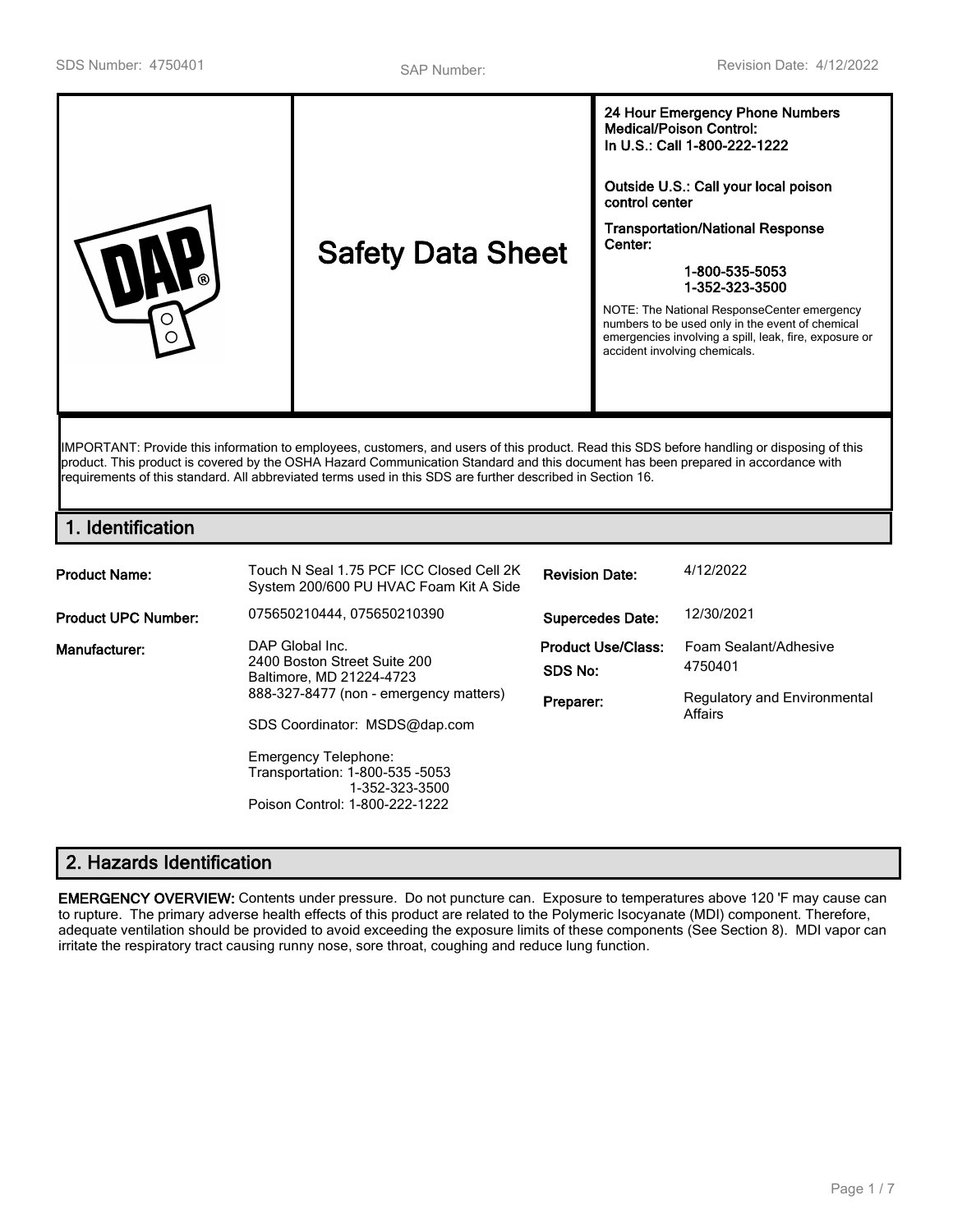#### **GHS Classification**

Acute Tox. 4 Inhalation, Carc. 2, Eye Irrit. 2, Gas under Pressure, Comp. Gas, Resp. Sens. 1, Skin Irrit. 2, Skin Sens. 1, STOT RE 2, STOT SE 3 NE, STOT SE 3 RTI

**Symbol(s) of Product**



**Signal Word** Danger

### **GHS HAZARD STATEMENTS**

| <b>Compressed Gas</b>                     | H <sub>280</sub>                                                 | Contains gas under pressure; may explode if heated.                                                                                 |  |
|-------------------------------------------|------------------------------------------------------------------|-------------------------------------------------------------------------------------------------------------------------------------|--|
| Skin Irritation, category 2               | H315                                                             | Causes skin irritation.                                                                                                             |  |
| Skin Sensitizer, category 1               | H317                                                             | May cause an allergic skin reaction.                                                                                                |  |
| Eye Irritation, category 2                | H319                                                             | Causes serious eye irritation.                                                                                                      |  |
| Acute Toxicity, Inhalation, category 4    | H332                                                             | Harmful if inhaled.                                                                                                                 |  |
| Respiratory Sensitizer, category 1        | H334                                                             | May cause allergy or asthma symptoms or breathing difficulties if inhaled.                                                          |  |
| STOT, single exposure, category 3, RTI    | H335                                                             | May cause respiratory irritation.                                                                                                   |  |
| STOT, single exposure, category 3, NE     | H336                                                             | May cause drowsiness or dizziness.                                                                                                  |  |
| Carcinogenicity, category 2               | H351                                                             | Suspected of causing cancer.                                                                                                        |  |
| STOT, repeated exposure, category 2       | H373                                                             | May cause damage to organs through prolonged or repeated exposure.                                                                  |  |
| <b>GHS LABEL PRECAUTIONARY STATEMENTS</b> |                                                                  |                                                                                                                                     |  |
| P201                                      |                                                                  | Obtain special instructions before use.                                                                                             |  |
| P260                                      |                                                                  | Do not breathe dust/fume/gas/mist/vapours/spray.                                                                                    |  |
| P264                                      |                                                                  | Wash thoroughly after handling.                                                                                                     |  |
| P271                                      |                                                                  | Use only outdoors or in a well-ventilated area.                                                                                     |  |
| P272                                      |                                                                  | Contaminated work clothing should not be allowed out of the workplace.                                                              |  |
| P280                                      |                                                                  | Wear protective gloves/protective clothing/eye protection/face protection.                                                          |  |
| P281                                      | Use personal protective equipment as required.                   |                                                                                                                                     |  |
| P284                                      | [In case of inadequate ventilation] wear respiratory protection. |                                                                                                                                     |  |
| P302+P352                                 |                                                                  | IF ON SKIN: Wash with plenty of soap and water.                                                                                     |  |
| P304+P340                                 |                                                                  | IF INHALED: Remove person to fresh air and keep comfortable for breathing.                                                          |  |
| P305+P351+P338                            |                                                                  | IF IN EYES: Rinse cautiously with water for several minutes. Remove contact lenses, if<br>present and easy to do. Continue rinsing. |  |
| P308+P313                                 |                                                                  | IF exposed or concerned: Get medical advice/attention.                                                                              |  |
| P312                                      |                                                                  | Call a POISON CENTER or doctor/physician if you feel unwell.                                                                        |  |
| P321                                      |                                                                  | Specific treatment (see  on this label).                                                                                            |  |
| P332+P313                                 |                                                                  | If skin irritation occurs: Get medical advice/attention.                                                                            |  |
| P333+P313                                 |                                                                  | If skin irritation or rash occurs: Get medical advice/attention.                                                                    |  |
| P337+P313                                 |                                                                  | If eye irritation persists: Get medical advice/attention.                                                                           |  |
| P342+P311                                 |                                                                  | If experiencing respiratory symptoms: Call a POISON CENTER or doctor/physician.                                                     |  |
| P362                                      |                                                                  | Take off contaminated clothing.                                                                                                     |  |
| P403+P233                                 |                                                                  | Store in a well-ventilated place. Keep container tightly closed.                                                                    |  |
| P405                                      | Store locked up.                                                 |                                                                                                                                     |  |
| P410+P403                                 |                                                                  | Protect from sunlight. Store in a well-ventilated place.                                                                            |  |
| P501                                      |                                                                  | Dispose of contents/container.                                                                                                      |  |
| OUR CDC PREOLUTIONADY CTATELIENTS         |                                                                  |                                                                                                                                     |  |

# **GHS SDS PRECAUTIONARY STATEMENTS**

| Wash contaminated clothing before reuse. |
|------------------------------------------|
|                                          |

# **3. Composition/Information on Ingredients**

| <b>Chemical Name</b>                       | CAS-No.   | Wt. % GHS Symbols | <b>GHS Statements</b>                |
|--------------------------------------------|-----------|-------------------|--------------------------------------|
| Polymeric diphenylmethane diisocyanate     | 9016-87-9 | 30-60 GHS07       | H332                                 |
| 4.4'-Methylene diphenyl diisocyanate (MDI) | 101-68-8  | 10-30 GHS07-GHS08 | H315-317-319-332-334-335-351<br>-373 |
| 1,1,1,2-Tetrafluoroethane (HFC-134A)       | 811-97-2  | 10-30 GHS07       | H336                                 |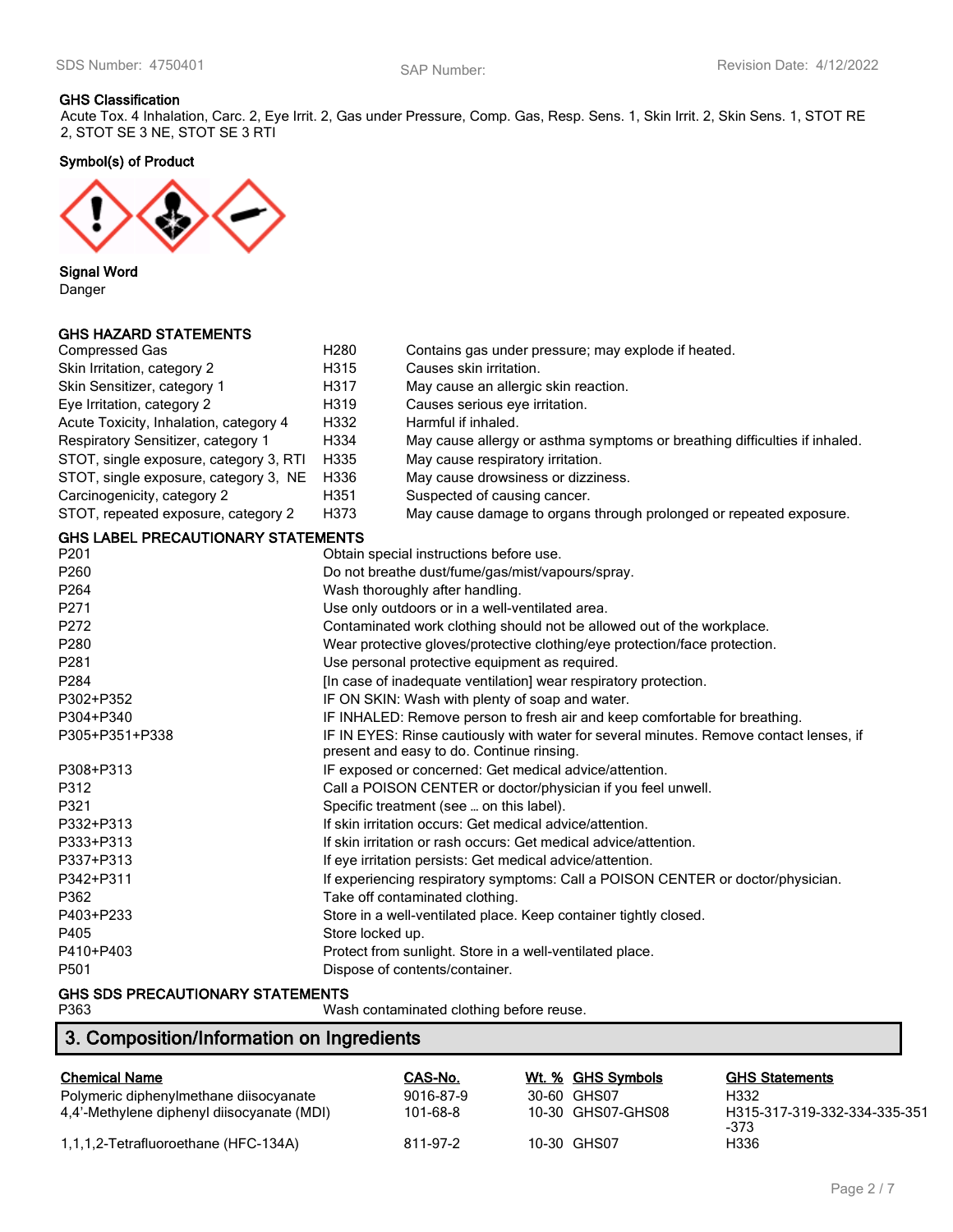The text for GHS Hazard Statements shown above (if any) is given in the "Other information" Section.

# **4. First-aid Measures**

**FIRST AID - INHALATION:** If you experience difficulty in breathing, leave the area to obtain fresh air. If continued difficulty is experienced, get medical attention immediately.

**FIRST AID - SKIN CONTACT:** Wash skin with soap and water for 15 minutes. Get medical aid if symptoms persist. Use a rag to remove excess foam from skin and remove contaminated clothing. Use of a solvent, such as acetone (nail polish remover) or mineral spirits, may help in removing uncured foam residue from clothing or other surfaces (avoid eye contact). Cured foam may be physically removed by persistent washing with soap and water. If irritation develops, use mild skin cream. If irritation persists, obtain medical attention.

**FIRST AID - EYE CONTACT:** In case of contact, immediately flush eyes with large quantities of water for at least 15 minutes until irritation subsides. Get medical attention immediately.

**FIRST AID - INGESTION:** If swallowed, DO NOT INDUCE VOMITING. Get medical attention immediately.

# **5. Fire-fighting Measures**

**UNUSUAL FIRE AND EXPLOSION HAZARDS:** Closed containers may burst if exposed to extreme heat or fire. Containers may explode if exposed to extreme heat.

**SPECIAL FIREFIGHTING PROCEDURES:** Wear self-contained breathing apparatus pressure-demand (NIOSH approved or equivalent) and full protective gear. Use water spray to cool exposed surfaces.

**EXTINGUISHING MEDIA:** Alcohol Foam, Carbon Dioxide, Dry Chemical, Water Spray or Fog, Water

### **6. Accidental Release Measures**

#### **ENVIRONMENTAL MEASURES:** No Information

**STEPS TO BE TAKEN IF MATERIAL IS RELEASED OR SPILLED:** Contain spilled material and remove with inert absorbent. Dispose of contaminated absorbent, container and unused contents in accordance with local, state and federal regulations. Use personal protective equipment as necessary. Read all product instructions before using. Personal protective equipment should include impervious gloves, protective eye wear, and suitable work clothes. Scrape up dried material and place into containers. Uncured product is very sticky, so carefully remove the bulk of the foam by scraping it up and then immediately remove residue with a rag and solvent such as polyurethane cleaner, mineral spirits, acetone (nail polish remover), paint thinner, etc. Once the product has cured, it can only be removed physically by scraping, buffing, etc. Dispose as plastic waste (foam plastic) in accordance with all applicable guidelines and regulations.

# **7. Handling and Storage**

**HANDLING:** KEEP OUT OF REACH OF CHILDREN!DO NOT TAKE INTERNALLY. Make sure nozzle is directed away from yourself prior to discharge. Keep away from open flames, hot surfaces and sources of ignition. Wear appropriate personal protection. Avoid breathing vapor and contact with eyes, skin and clothing. Use only with adequate ventilation. Ensure fresh air entry during application and drying. Wash thoroughly after handling. Contains isocyanates. See information supplied by the manufacturer. Persons allergic to isocyanates, and particularly those suffering from asthma or other respiratory conditions, should not work with isocyanates.

**STORAGE:** Store away from sources of ignition and heat. Protect material from direct sunlight. Keep containers tightly closed in a dry, cool and well-ventilated place. Do not store at temperatures above 120 °F (49 °C). Store containers away from excessive heat and freezing. Store away from caustics and oxidizers.

# **8. Exposure Controls/Personal Protection**

| Ingredients with Occupational Exposure Limits                                                |                                                            |                       |                     |                                                |
|----------------------------------------------------------------------------------------------|------------------------------------------------------------|-----------------------|---------------------|------------------------------------------------|
| <b>Chemical Name</b>                                                                         | <b>ACGIH TLV-TWA</b>                                       | <b>ACGIH-TLV STEL</b> | <b>OSHA PEL-TWA</b> | <b>OSHA PEL-CEILING</b>                        |
| Polymeric diphenylmethane diisocyanate N.E.<br>4,4'-Methylene diphenyl diisocyanate<br>(MDI) | $0.005$ ppm TWA<br>Methylene bisphenyl<br>isocyanate (MDI) | N.E.<br>N.E.          | N.E.<br>N.E.        | N.E.<br>0.02 ppm Ceiling, 0.2<br>mg/m3 Ceiling |
| 1,1,1,2-Tetrafluoroethane (HFC-134A)                                                         | N.E.                                                       | N.E.                  | N.E.                | N.E.                                           |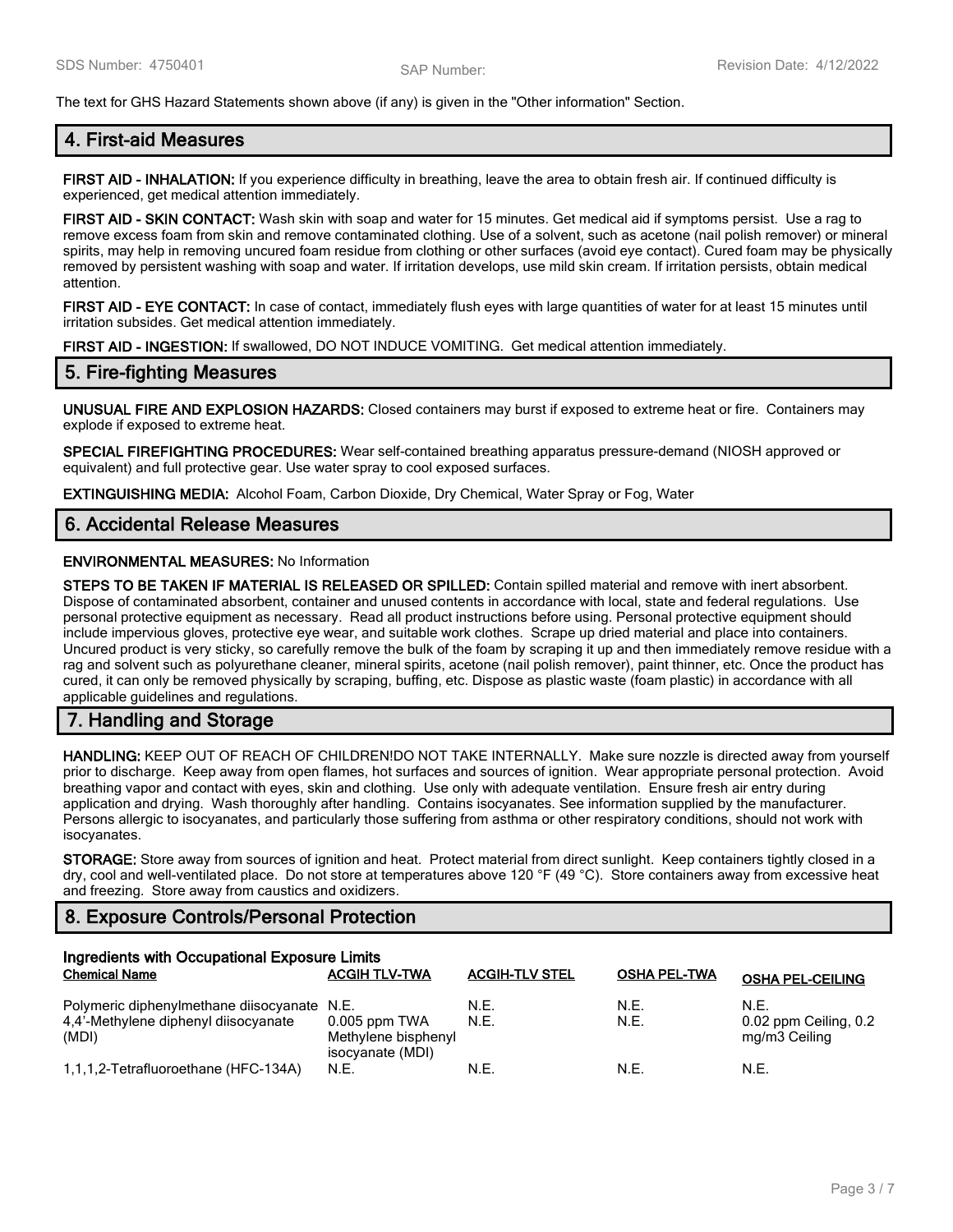**Further Advice: MEL = Maximum Exposure Limit OES = Occupational Exposure Standard SUP = Supplier's Recommendation Sk = Skin Sensitizer N.E. = Not Established**

#### **Personal Protection**



**RESPIRATORY PROTECTION:** No personal respiratory protective equipment normally required. If concentrations exceed the exposure limits specified, use of a NIOSH-approved supplied air respirator is recommended. Where the protection factor is exceeded, use of a Self Contained Breathing Apparatus (SCBA) may be necessary. A respiratory protection program that meets the OSHA 1910.134 and ANSI Z88.2 requirements must be followed whenever workplace conditions warrant a respirator's use.



**SKIN PROTECTION:** Wear nitrile, neoprene, or natural rubber gloves.



**EYE PROTECTION:** Goggles or safety glasses with side shields.



**OTHER PROTECTIVE EQUIPMENT:** Provide eyewash and solvent impervious apron if body contact may occur.



**HYGIENIC PRACTICES:** Wash hands before breaks and at the end of workday. Remove and wash contaminated clothing before re-use.

# **9. Physical and Chemical Properties**

| Appearance:                    | Cream                        | <b>Physical State:</b>             | Foam                  |
|--------------------------------|------------------------------|------------------------------------|-----------------------|
| Odor:                          | <b>Slight Solvent</b>        | <b>Odor Threshold:</b>             | Not Establishe        |
| Density, g/cm3:                | $1.23 - 1.23$                | pH:                                | Not Applicable        |
| Freeze Point, °C:              | Not Established              | Viscosity (mPa.s):                 | Not Aplicable         |
| <b>Solubility in Water:</b>    | Not Established              | Partition Coeff., n-octanol/water: | <b>Not Establishe</b> |
| Decomposition Temperature, °C: | <b>Not Established</b>       | <b>Explosive Limits, %:</b>        | $N.E. - N.E.$         |
| Boiling Range, °C:             | N.A. - N.A.                  | Auto-Ignition Temperature, °C      | <b>Not Establishe</b> |
| Minimum Flash Point, °C:       | N.A.                         | Vapor Pressure, mmHg:              | Not Establishe        |
| <b>Evaporation Rate:</b>       | Faster Than n-Butyl Acetate  | <b>Flash Method:</b>               | Not Applicable        |
| <b>Vapor Density:</b>          | Heavier Than Air             | <b>Flammability, NFPA:</b>         | Non-Flammabl          |
| Combustible Dust:              | Does not sunnort combustion. |                                    |                       |

(See "Other information" Section for abbreviation legend) (If product is an aerosol, the flash point stated above is that of the propellant.)

# **10. Stability and Reactivity**

**STABILITY:** Stable under recommended storage conditions.

**CONDITIONS TO AVOID:** Excessive heat and freezing.

**INCOMPATIBILITY:** Incompatible with strong bases and oxidizing agents.

**HAZARDOUS DECOMPOSITION PRODUCTS:** Normal decomposition products, i.e., COx, NOx.

# **11. Toxicological Information**

**EFFECT OF OVEREXPOSURE - INHALATION:** Vapors may be irritating to eyes, nose, throat, and lungs. Inhalation of high concentrations may cause headache, nausea, and dizziness.

**EFFECT OF OVEREXPOSURE - SKIN CONTACT:** May cause sensitization by skin contact. May cause localized irritation,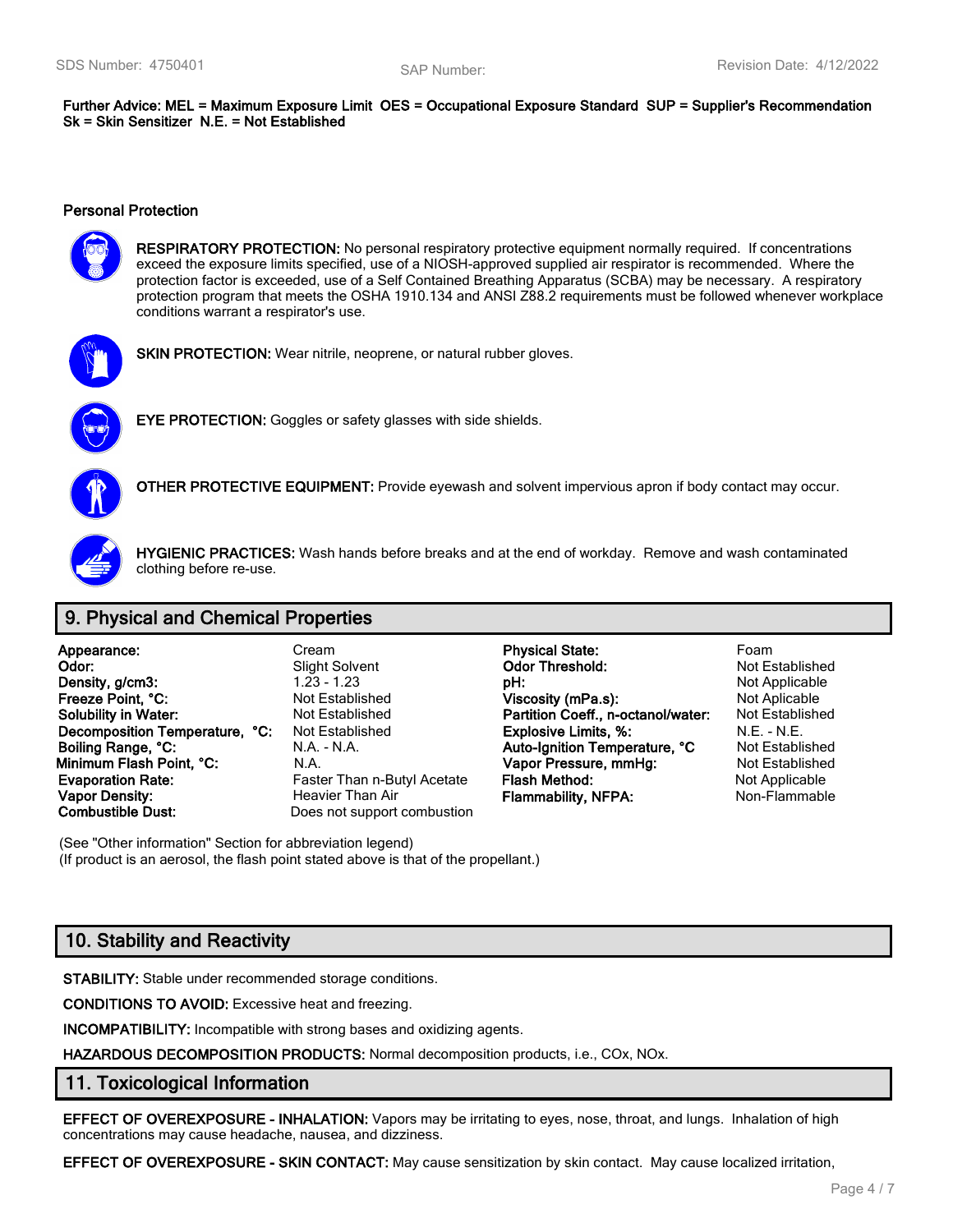reddening or swelling. Prolonged or repeated exposure may lead to sensitization and/or contact dermatitis. This product has strong adhesive-like characteristics and will adhere aggressively to skin and other surfaces. If accidental contact occurs, follow the appropriate first-aid procedure described in Section 4 of this SDS.

**EFFECT OF OVEREXPOSURE - EYE CONTACT:** Direct eye contact may cause irritation. Mist and vapors may cause eye irritation. Foam contact can cause physical damage due to adhesive character.

**EFFECT OF OVEREXPOSURE - INGESTION:** Ingestion may cause gastrointestinal irritation, nausea, vomiting and diarrhea.

**CARCINOGENICITY:** Limited evidence in experimental animals.

**EFFECT OF OVEREXPOSURE - CHRONIC HAZARDS:** Repeated or prolonged exposure may cause respiratory system damage. Repeated contact may cause allergic reactions in very susceptible persons.

**PRIMARY ROUTE(S) OF ENTRY:** Skin Contact, Inhalation, Eye Contact

#### **Acute Toxicity Values**

#### **The acute effects of this product have not been tested. Data on individual components are tabulated below**

| CAS-No.<br>9016-87-9 | <b>Chemical Name</b><br>Polymeric diphenylmethane diisocyanate | Oral LD50<br>49000 mg/kg Rat | Dermal LD50<br>>9400 mg/kg Rabbit | <u>Vapor LC50</u><br>N.I. |
|----------------------|----------------------------------------------------------------|------------------------------|-----------------------------------|---------------------------|
| $101 - 68 - 8$       | 4,4'-Methylene diphenyl diisocyanate (MDI)                     | 31600 mg/kg Rat              | 9400 mg/kg Rabbit                 | N.I.                      |
| 811-97-2             | 1,1,1,2-Tetrafluoroethane (HFC-134A)                           | N.I.                         | - N.I.                            | N.I.                      |

N.I. = No Information

# **12. Ecological Information**

**ECOLOGICAL INFORMATION:** No Information

#### **13. Disposal Information**

**DISPOSAL INFORMATION:** Contents under pressure. Dispose of material in accordance with all federal, state and local regulations. State and Local regulations/restrictions are complex and may differ from Federal regulations. Responsibility for proper waste disposal is with the owner of the waste. Liquids cannot be disposed of in a landfill. Before disposing of containers, relieve container of any remaining product and pressure. Empty cylinders, once relieved of all pressure, can be disposed of as non-hazardous waste.

**STEPS TO BE TAKEN IF MATERIAL IS RELEASED OR SPILLED:** Contain spilled material and remove with inert absorbent. Dispose of contaminated absorbent, container and unused contents in accordance with local, state and federal regulations. Use personal protective equipment as necessary. Read all product instructions before using. Personal protective equipment should include impervious gloves, protective eye wear, and suitable work clothes. Scrape up dried material and place into containers. Uncured product is very sticky, so carefully remove the bulk of the foam by scraping it up and then immediately remove residue with a rag and solvent such as polyurethane cleaner, mineral spirits, acetone (nail polish remover), paint thinner, etc. Once the product has cured, it can only be removed physically by scraping, buffing, etc. Dispose as plastic waste (foam plastic) in accordance with all applicable guidelines and regulations.

# **14. Transport Information**

**DOT UN/NA Number:** UN3500 **DOT Proper Shipping Name:** Chemical under pressure, n.o.s.<br>**DOT Technical Name:** (Fluorinated hydrocarbon, Nitrog **DOT Hazard Class:** 2.2 Non-flamm compressed gas **Hazard SubClass:** N.A. **Packing Group:** N.A.

(Fluorinated hydrocarbon, Nitrogen)

# **15. Regulatory Information**

# **U.S. Federal Regulations:**

#### **CERCLA - SARA Hazard Category**

This product has been reviewed according to the EPA 'Hazard Categories' promulgated under Sections 311 and 312 of the Superfund Amendment and Reauthorization Act of 1986 (SARA Title III) and is considered, under applicable definitions, to meet the following categories: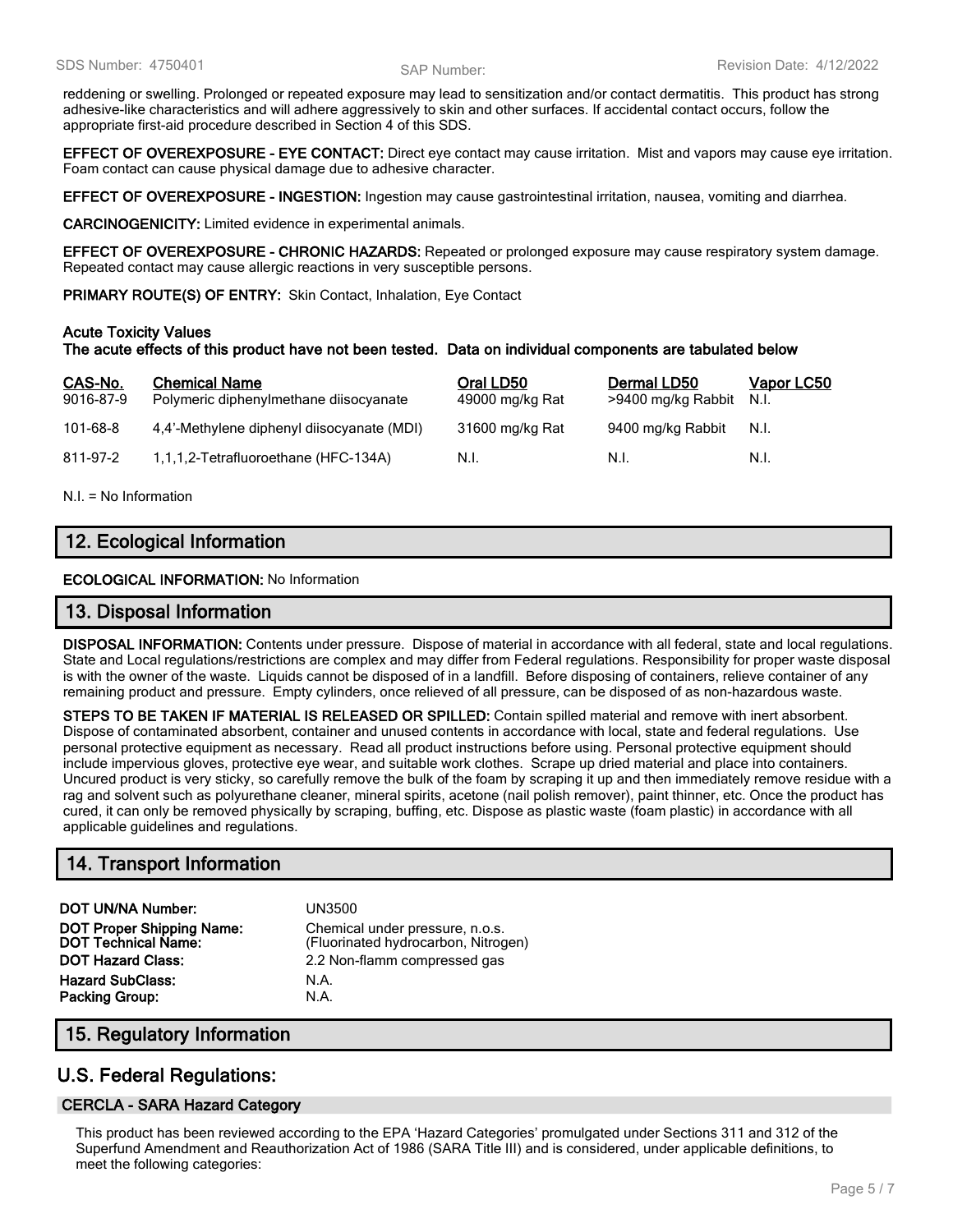Gas under pressure, Carcinogenicity, Acute Toxicity (any route of exposure), Skin Corrosion or Irritation, Respiratory or Skin Sensitization, Serious eye damage or eye irritation, Specific target organ toxicity (single or repeated exposure)

### **SARA SECTION 313:**

This product contains the following substances subject to the reporting requirements of Section 313 of Title III of the Superfund Amendment and Reauthorization Act of 1986 and 40 CFR part 372:

# **Chemical Name CAS-No.**

| ------------------                         | --------  |
|--------------------------------------------|-----------|
| Polymeric diphenylmethane diisocyanate     | 9016-87-9 |
| 4,4'-Methylene diphenyl diisocyanate (MDI) | 101-68-8  |

### **TOXIC SUBSTANCES CONTROL ACT:**

All ingredients in this product are either on TSCA inventory list, or otherwise exempt. This product contains the following chemical substances subject to the reporting requirements of TSCA 12(B) if exported from the United States:

No TSCA 12(b) components exist in this product.

| <b>Revision Date:</b>                          | 4/11/2022                                                                                                                    |                              | <b>Supersedes Date:</b><br>12/30/2021                                  |  |
|------------------------------------------------|------------------------------------------------------------------------------------------------------------------------------|------------------------------|------------------------------------------------------------------------|--|
| <b>Reason for revision:</b>                    | <b>Product Composition Changed</b><br>Substance and/or Product Properties Changed in Section(s):<br>01 - Product Information |                              |                                                                        |  |
| Datasheet produced by:<br><b>HMIS Ratings:</b> |                                                                                                                              | <b>Regulatory Department</b> |                                                                        |  |
| Health:                                        | <b>Flammability:</b>                                                                                                         | <b>Reactivity:</b>           | <b>Personal Protection:</b>                                            |  |
| $2^*$                                          |                                                                                                                              | 0                            | X                                                                      |  |
|                                                |                                                                                                                              |                              | VOC Less Water Less Exempt Solvent, g/L: 0.3                           |  |
|                                                |                                                                                                                              |                              | VOC Material, g/L: 0                                                   |  |
|                                                |                                                                                                                              |                              | VOC as Defined by California Consumer Product Regulation, Wt/Wt%: 0.00 |  |
|                                                |                                                                                                                              |                              | VOC Actual, Wt/Wt%: 0.0                                                |  |

| Causes skin irritation.                                                    |
|----------------------------------------------------------------------------|
| May cause an allergic skin reaction.                                       |
| Causes serious eve irritation.                                             |
| Harmful if inhaled.                                                        |
| May cause allergy or asthma symptoms or breathing difficulties if inhaled. |
| May cause respiratory irritation.                                          |
| May cause drowsiness or dizziness.                                         |
| Suspected of causing cancer.                                               |
| May cause damage to organs through prolonged or repeated exposure.         |
|                                                                            |

#### **Icons for GHS Pictograms shown in Section 3 describing each ingredient:**